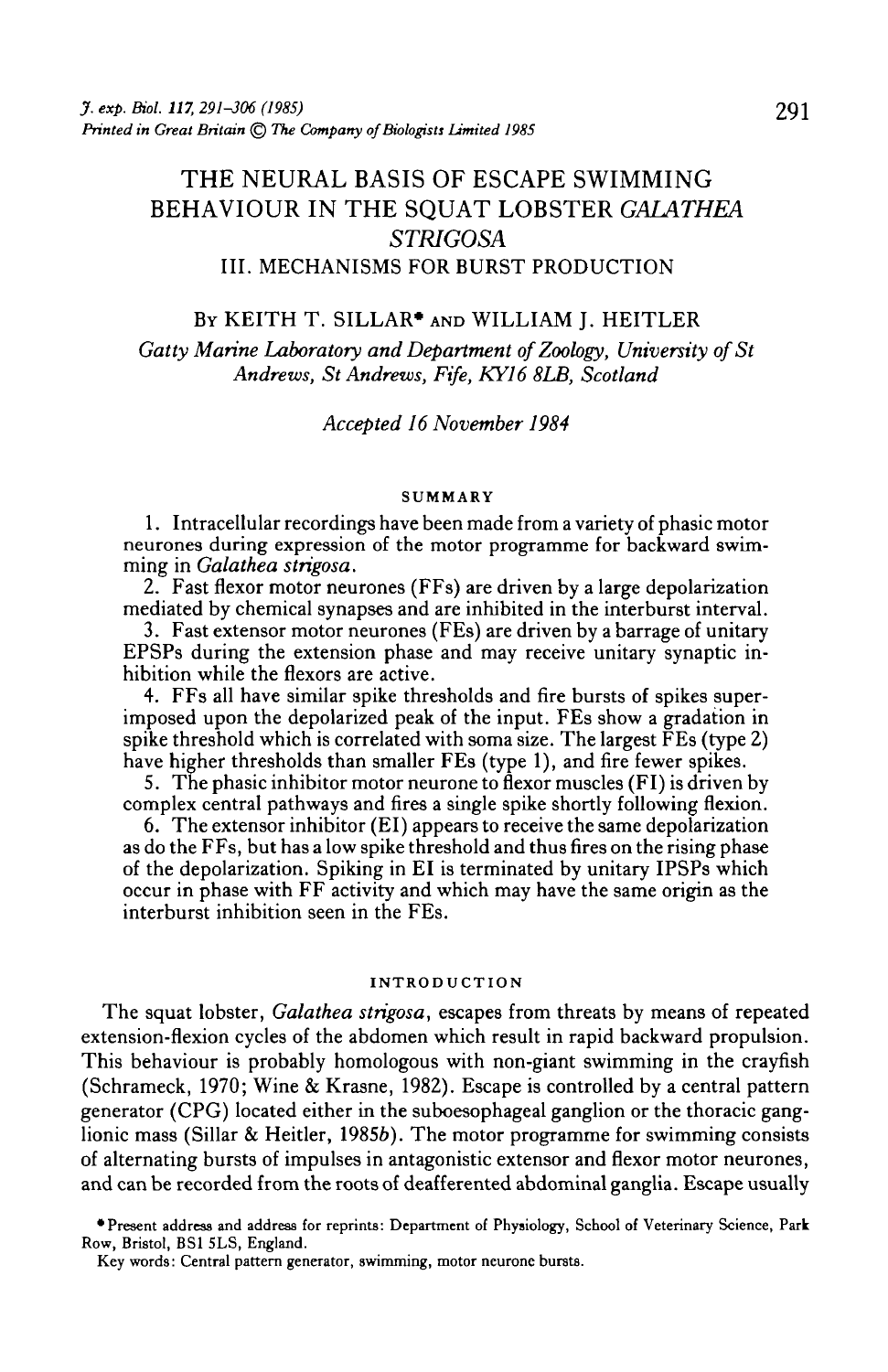# 292 K. T. SILLAR AND W. I. HEITLER

begins with extension and is followed at short latency by flexion. There are four or five fast extensor motor neurones (FEs) and nine fast flexor motor neurones (FFs) in each abdominal hemi-ganglion (Sillar & Heitler, 1985a). A large number of these are activated during swimming. However the cellular mechanisms for burst production in swim motor neurones are not known. In addition, the extensor and flexor muscles are innervated by two phasic inhibitory motor neurones, El and FI, respectively. Their activation, which must play an important role in swimming, has not previously been studied in detail.

In this paper we have analysed the central mechanisms for burst production and the activation sequence of swim motor neurones. Our approach has been to record intracellularly from the somata of these cells during the expression of the swimming rhythm in deafferented preparations. The results suggest that the pools of extensor and flexor motor neurones receive different modes of activation during swimming. The central drive to the phasic inhibitors is also described. This drive ensures that the inhibitors fire at a precise point in the swim cycle.

### **METHODS**

All experiments were performed on the first, second or third abdominal ganglion of the deafferented nerve cord of male or female squat lobsters, *Galathea strigosa.* The preparation was the same as that described in the preceding paper (Sillar  $\&$ Heitler, 19856). Animals were secured ventral side up in a Sylgard-based dish in cooled  $(10-12^{\circ}\text{C})$ , oxygenated lobster saline. After removing the ventral abdominal cuticle, the abdominal nerve cord was deafferented but left continuous with the intact rostral nervous system and with the uropods and telson. A wax platform was placed beneath the nerve cord and the ganglion under study stabilized with insect pins. In most preparations extracellular recordings were made from the left and right second roots (r2L, r2R) and from the left or right third root (r3L, r3R) with fine polyethylene-tipped bipolar suction electrodes. The second and third roots of abdominal ganglia contain the axons of fast extensor and flexor motor neurones, respectively. It was found difficult to obtain pure fast flexor recordings from the main branch of the third root and occasionally the activity of slow flexor motor neurones in the superficial third root was also recorded. These recordings provided a monitor of the occurrence and timing of the motor programme for swimming. Swimming activity was induced by tactile or electrical stimulation as described in the preceding paper.

Intracellular recordings were made from the somata of neurones on the ventral surface of abdominal ganglia using glass microelectrodes backfilled with 5 % Lucifer Yellow (Stewart, 1978) in  $1 \text{ mol } 1^{-1}$  LiCl. Penetrations were made through the ganglionic sheath with electrodes of  $20-60 \text{ M}\Omega$  resistance. After penetrating the sheath, electrode resistance frequently fell to  $10-30 \text{ M}\Omega$ , but this was still suitable for recording. Neurones were routinely stained with Lucifer Yellow by injecting negative current *via* the electrode (10-nA, 500-ms pulses repeated every second). The following results are based on over 50 recordings from flexor and extensor motor neurones.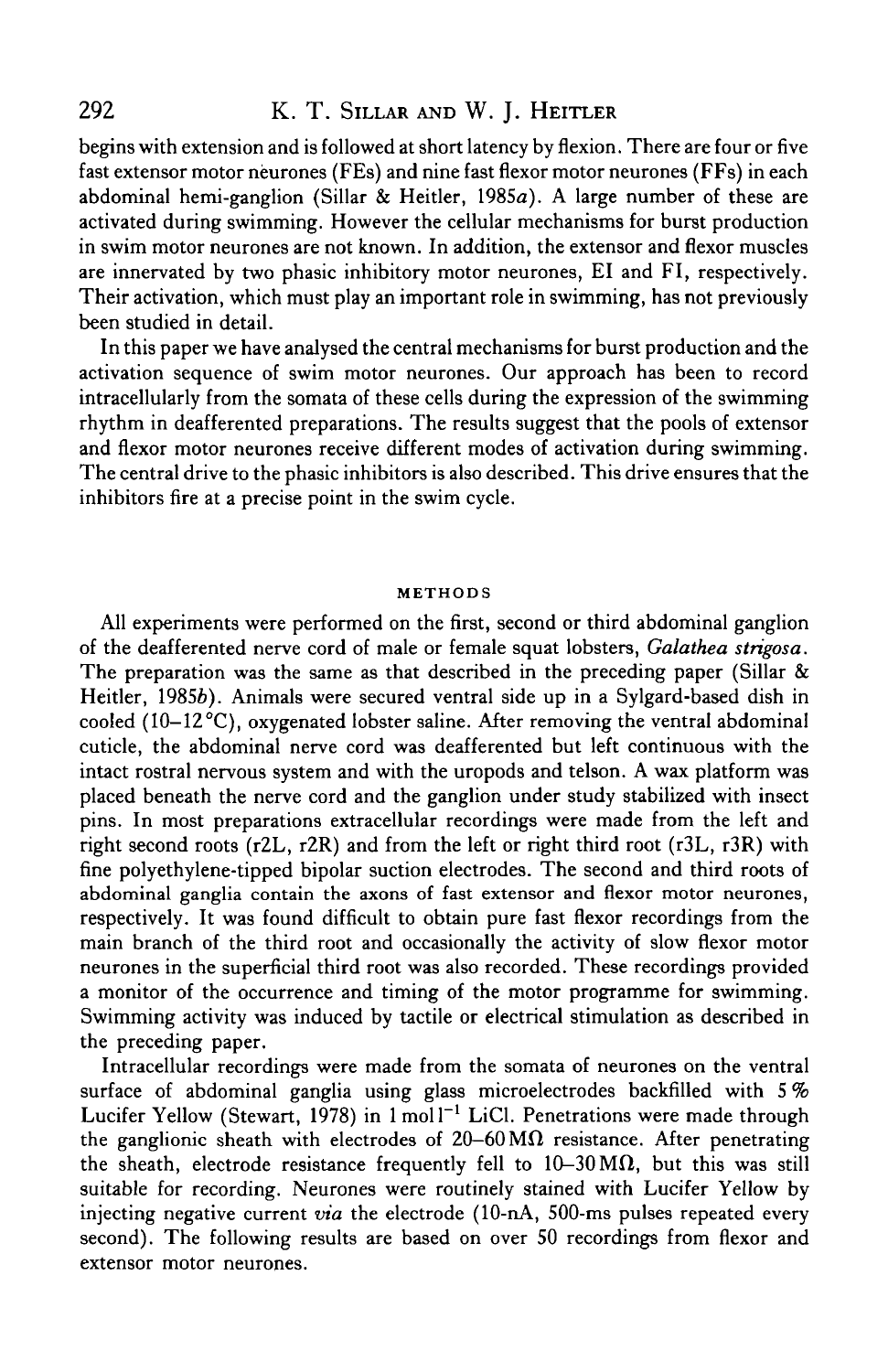#### RESULTS

### *Motor neurones involved in swimming*

# *Criteria for identification*

Since most swim motor neurones form a cluster around the base of the first root (Sillar & Heitler, 1985a) it was often difficult to identify a particular motor neurone on the basis of its soma position. Thus penetrated motor neurone somata were identified using a combination of the following electrophysiological and anatomical criteria.

(1) Presence of an antidromic spike with short and constant latency on electrical stimulation of the appropriate nerve root.

(2) A 1 :1 correspondence of spikes recorded intracellularly with spikes recorded extracellularly in the appropriate nerve root.

(3) Correlation of the firing pattern of the neurone during swimming with the extracellularly recorded rhythm.

(4) Anatomical characteristics of the neurone following injection with Lucifer Yellow. This enabled distinctions to be made between motor neurones belonging to a functionally homologous group, and in some experiments clarified cases where a neurone's firing pattern was not an accurate indication of its type.

### *Properties of swim motor neurones*

Somata penetrated by microelectrodes usually had resting potentials of  $-45$  to —70 mV as measured on withdrawal at the end of a recording. Phasic motor neurones did not spike spontaneously or show any sign of injury discharge upon initial penetration. Normally spikes could not be elicited in response to 10 nA depolarizing current pulses injected through the recording electrode. Injection of up to 100 nA depolarizing current could usually induce spiking, but this was avoided since such large amounts of injected current frequently reduced the subsequent probability of firing of a motor neurone during swimming. Some phasic motor neurones showed a low level of spontaneous synaptic activity in quiescent ganglia, particularly FI. Episodes of swimming activity normally resulted in spiking in these motor neurones. Spikes recorded in the somata reached an amplitude of  $2-12$  mV and never became positive at peak potential. As with most other arthropod neurones, therefore, the somata of swim motor neurones appear incapable of generating overshooting action potentials (see Kennedy & Davis, 1977, for references).

# *Fast flexor motor neurones (FFs)*

During periods of induced swimming activity, FFs displayed large  $(5-15 \text{ mV})$ oscillations in membrane potential phase-locked to the peripherally recorded rhythm, with bursts of attenuated soma spikes superimposed upon depolarized peaks (Fig. 1). A few brief, unitary potentials were visible in the depolarizing waveform of the bursting neurones, but these were invariably small in amplitude. The most significant event in the generation of the rhythmic FF bursts appears to be a large, sustained depolarization in which synaptic potentials are not clearly visible. There is no direct evidence, however, to suggest that this depolarization does not result from the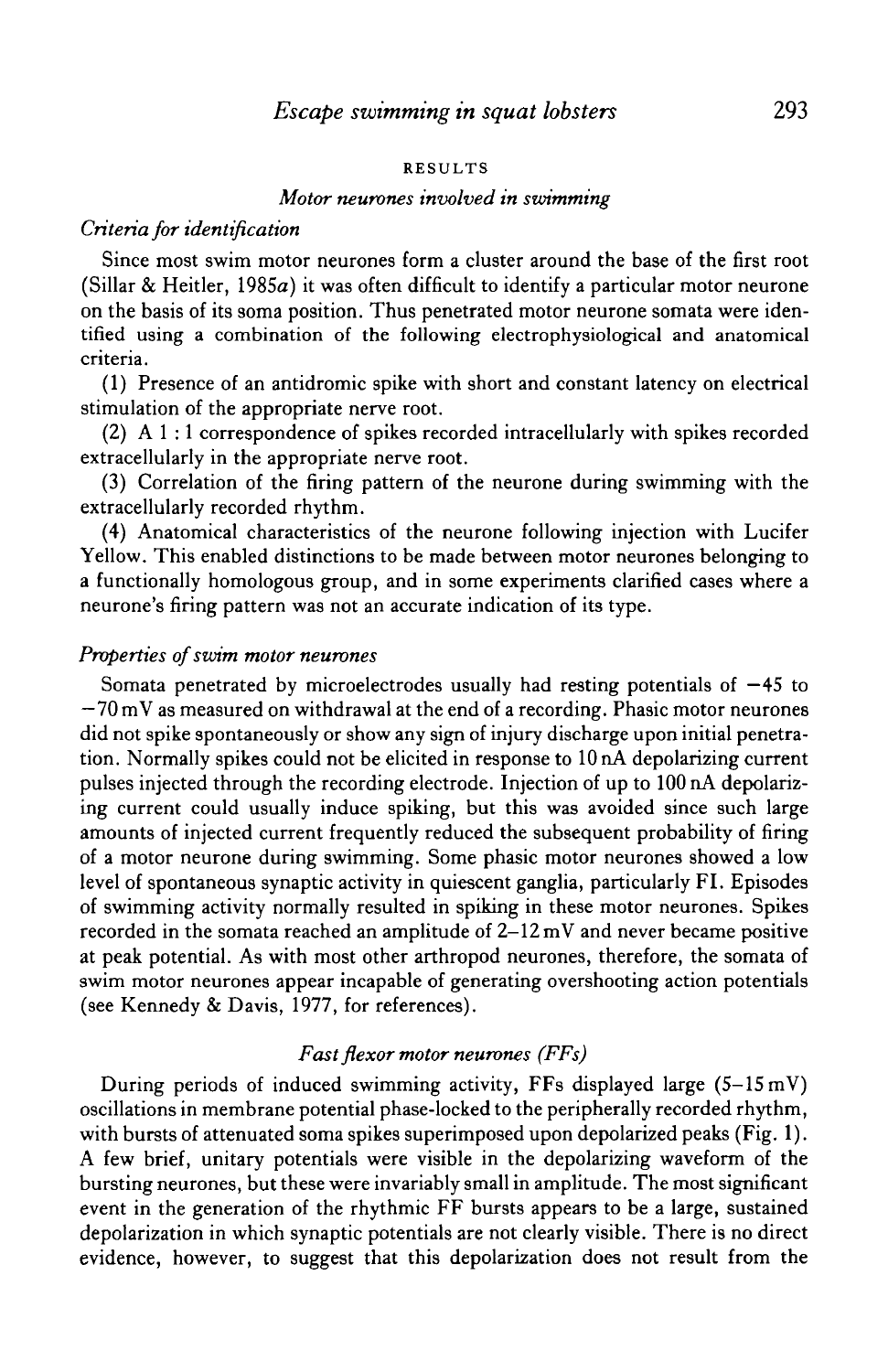

Fig. 1. Physiology and anatomy of an FPIFF active during the swimming rhythm. (A) During a bout of swimming induced by tactile stimulation of the thorax the FF (top trace) displays rhythmical oscillations in membrane potential with bursts of spikes phase-locked to the rhythm recorded extracellularly in the right second root (r2R, middle trace) and right third root (r3R, bottom trace) contralateral to the FF axon. Note the gradual decline in FF spike frequency and amplitude of membrane potential oscillation as cycle period increases. (B) Camera lucida drawing of the neurone recorded in A and stained with Lucifer Yellow.

summation of many small unitary synaptic inputs. The rhythmic response of every excitatory FF recorded during swimming was qualitatively the same regardless of whether the motor neurone belonged to the FMC or FPI cluster (see Sillar & Heitler, 1985a; Mittenthal & Wine, 1978, for classification; FAC FFs not studied). Most recordings were made from FPI FFs since these were found easiest to penetrate. MoGH, the neurone homologous with the crayfish MoG, is anatomically similar to other FFs, and its firing pattern during swimming closely resembled that of the others in the flexor pool (Fig. 2). Thus each member of the FMC and FPI clusters, with the exception of FI (see below), has a similar firing pattern, and in this respect the FFs are a functionally homogeneous population.

The amplitude of the depolarization underlying bursting varied between preparations. For a given recording there was a clear relationship between the amplitude and the cycle period. In bouts of swimming consisting of two or more cycles, an increase in cycle period was accompanied by a decrease in amplitude and a decrease in instantaneous FF spike frequency (Fig. 1A). The duration of the depolarizing wave also increased as cycle period increased, so that FFs fired for longer and at lower frequency.

There is evidence that the depolarizations underlying bursting result largely from synaptic input to the motor neurones, rather than from intrinsic membrane properties. Injection of constant current *via* the microelectrode for the duration of a bout of swimming changed the amplitude of depolarization recorded in FF somata by up to a factor of 10 (Fig. 3). Thus 10nA depolarizing current injected into an FF soma greatly decreased the amplitude of membrane potential oscillation (Fig. 3A), while injection of 10 nA hyperpolarizing current greatly increased its amplitude (Fig. 3C). No consistent effects on cycle period were observed. These current-induced effects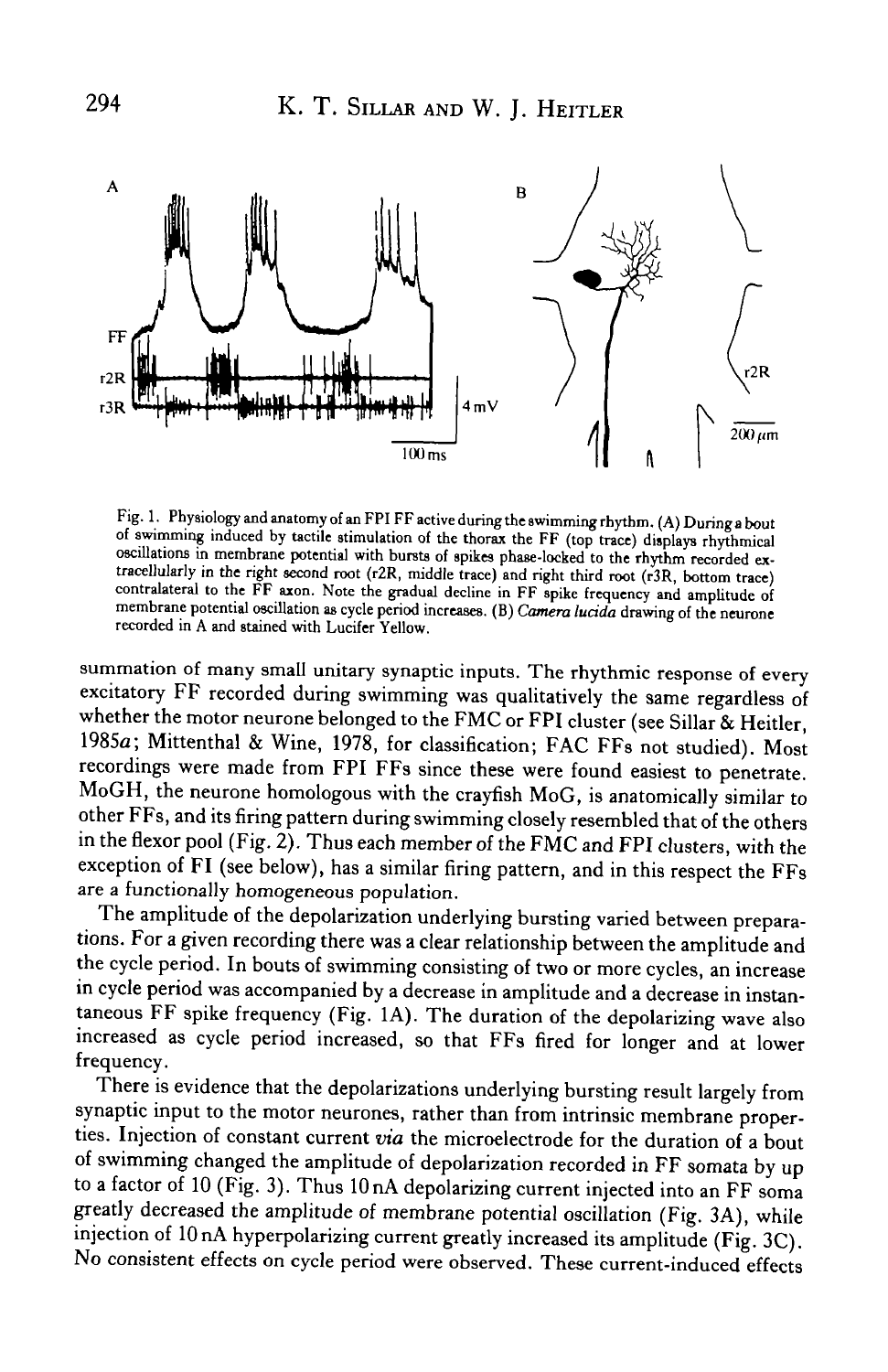

Fig. 2. Anatomy and physiology of the motor giant homologue (MoGH) during swimming activity. (Ai, ii) Two examples from the same preparation of activity recorded in the soma of G2 MoGH (top trace). Extracellular recordings from r3L ipsilateral to MoGH axon (second trace), r2R (third trace) and r2L (fourth trace) monitor the rhythm peripherally. Arrows indicate the depolarization underlying the spike train (see text). (B) The neurone recorded in A was stained with Lucifer Yellow.

on the amplitude of the oscillatory waveform suggest that FFs receive periodic excitation which is mediated by chemical synaptic input.

As well as excitation during burst production, the FFs receive inhibition in the interburst period. This inhibition is particularly apparent if current is injected into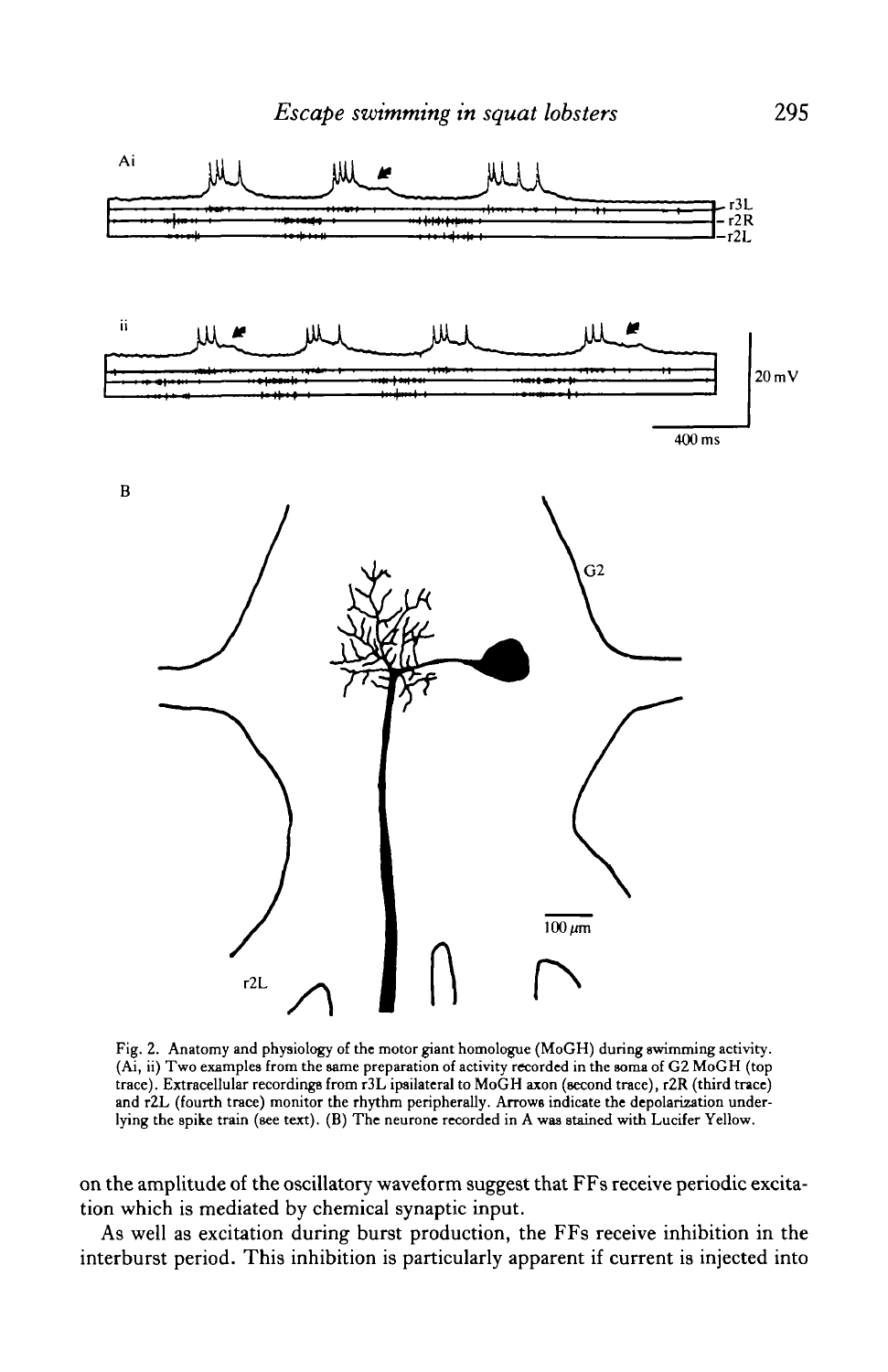

Fig. 3. Effects of 10 nA current (not monitored) injected into the soma of a FPI FF (top trace) during swimming induced by tactile stimulation of the ventral thorax. Extracellular recordings of activity in r3R ipsilateral to FF axon (second trace), r2R (third trace) and rZL (fourth trace) monitor the occurrence of swimming activity.  $(A) + 10 nA$  injected into the FF. (B) No current.  $(C) - 10 nA$ injected into the FF. Dashed lines represent approximate new resting potential of the FF in each case.

the neurone. Thus with 10 nA hyperpolarizing current (Fig. 3C) the membrane potential did not return to its resting level following the FF burst, but remained relatively depolarized. When 10 nA depolarizing current was injected into the cell the membrane potential became slightly hyperpolarized in the interburst period. This inhibition had two phases – one immediately following the FF burst, the second immediately preceding the next FF burst. The latter phase was coincident with the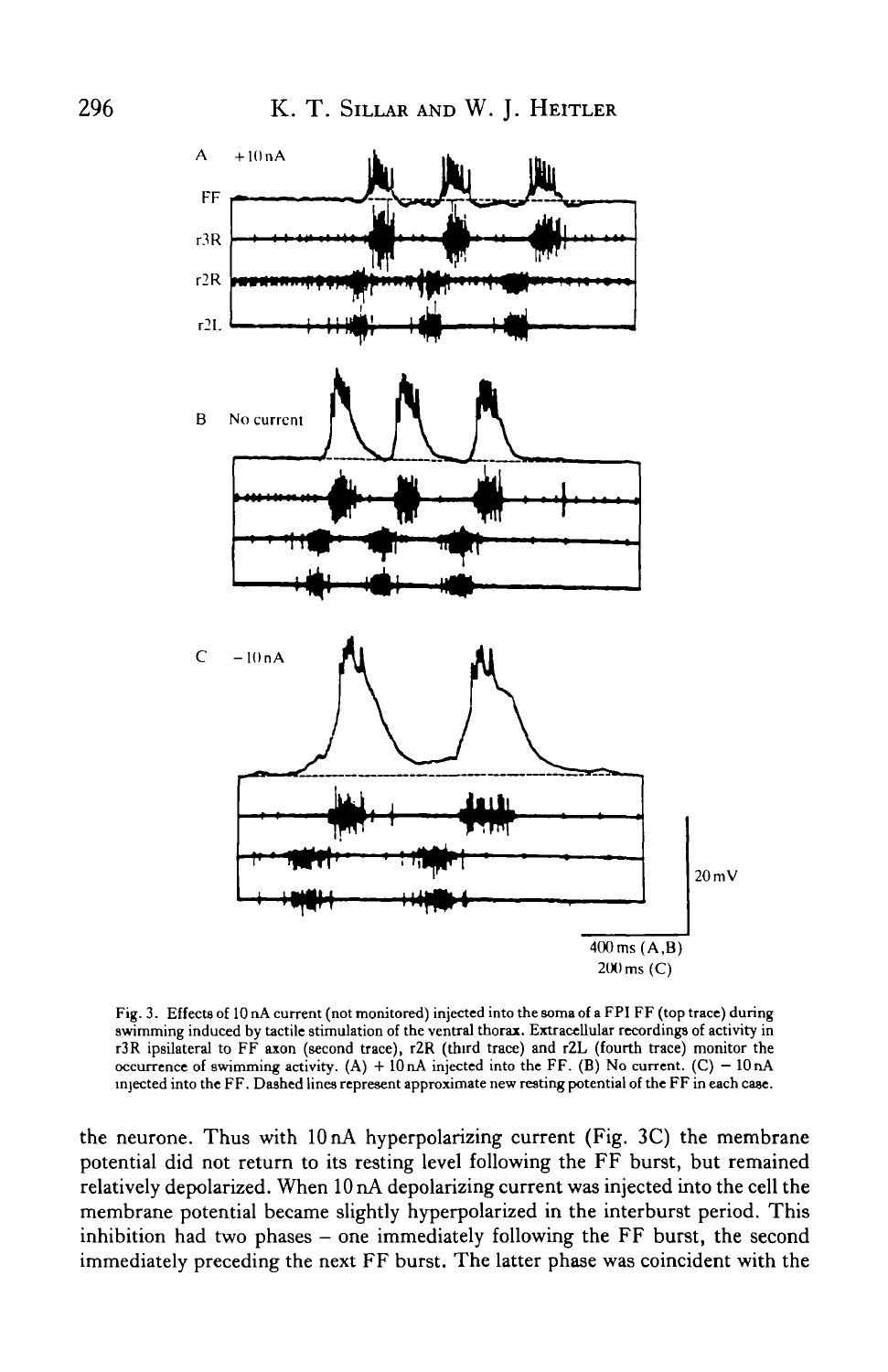

Fig. 4. Inhibitory synaptic input to a FPI FF (top trace) during swimming activity monitored extracellularly in r3 R contralateral to FF axon (second trace), r2R (third trace) and r2L (fourth trace). (A) The first cycle in a bout of swimming during which the FF was depolarized by injecting 10 nA current into its soma. Dashed lines represent approximate new resting potential of FF. Note pre- and post-burst inhibition. (B) Expanded portion of pre-burst activity in the same preparation in a different bout of swimming (arrow indicates first FF spike in burst).

extensor burst. Depolarizing current revealed similar inhibition prior to the first FF burst in a bout of swimming (Fig. 4). Thus the FFs were inhibited both preceding and following the excitatory depolarizing input, which presumably ensures that they are effectively clamped near resting potential while the extensors are active. The inhibitory component is not very evident at resting potential, but can be phaseinverted by current injection. In contrast, the excitatory depolarization cannot be phase-inverted, probably because its reversal potential lies close to threshold.

### *Fast extensor motor neurones (FEs)*

## *Type 1 fast extensors*

The majority of FEs fired high frequency bursts of spikes during the extension phase of the swim cycle. These are referred to as type 1 FEs. Spikes recorded in the somata of these neurones were similar in amplitude and time course to those recorded in FFs. However, EPSPs were clearly visible underlying the depolarizations driving the rhythmic firing (Fig. 5). Spike frequency reached a maximum at approximately mid-extension of greater than 50 Hz, and decreased slightly towards the end of each bout. Bursts terminated with a repolarization phase driving the membrane potential towards and occasionally below resting level. In the interburst interval (during flexion phase) unitary synaptic potentials were often evident. At least some of these were IPSPs, suggesting that interburst inhibition occurs. Towards the end of flexion phase the membrane potential was again driven towards threshold. The rate of depolarization driving the FEs in the first cycle of a bout of swimming was usually more gradual than in subsequent cycles (compare the second cycle of Fig. 5A with the first cycle, and with the single cycle of Fig. 5B). This may account for the longer burst duration of the first extension phase of each bout in this and other records of the swim motor programme (see Sillar & Heitler, 19856).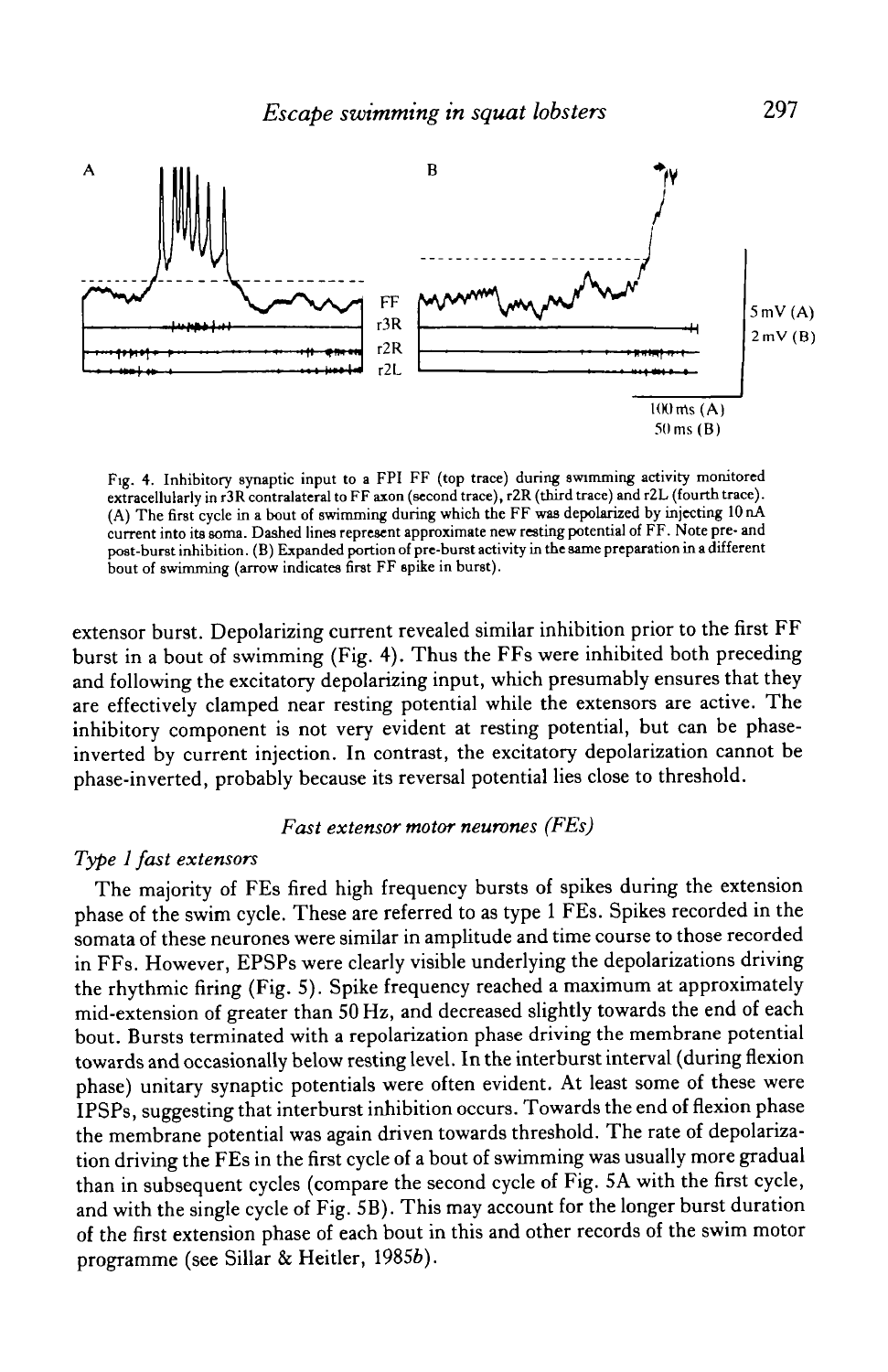

Fig. 5. Type 1 FE activity during the swimming rhythm. (A) Two cycles of activity in response to tactile stimulation of the ventral thorax. The FE (top trace) is depolarized and fires bursts of spikes which increase in frequency towards mid-extenaion. The rhythm is monitored extracellularly in r2R (second trace), r2L (third trace) and r3R (fourth trace). Note the apparent IPSPs occurring in phase with flexion. (B) A single cycle of swimming activity recorded in the same preparation. Note the long burst duration caused by initial low frequency of firing of the FE. The neurone is depolarized by 10 nA injected current for the duration of this record (B).

Attempts to alter the amplitude of synaptic events in FEs were largely unsuccessful. Any effects caused by the injection of depolarizing or hyperpolarizing current were always small. For example in one preparation peak membrane potential oscillation was  $3.5$  mV with 10 nA depolarizing current,  $4$  mV in the absence of injected current, and  $4.5 \,\mathrm{mV}$  with 10 nA hyperpolarizing current. This result implies that type 1 FEs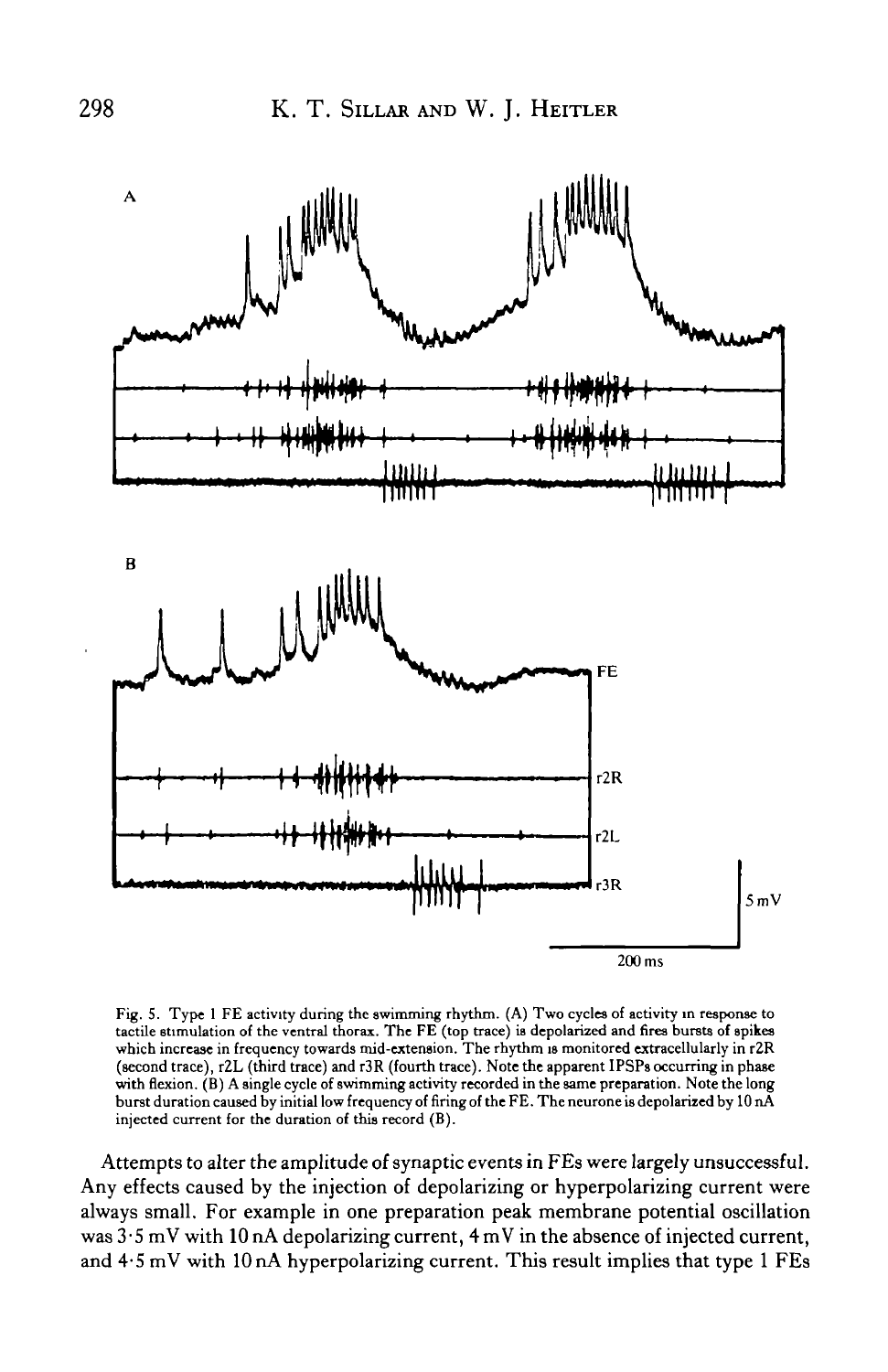# *Escape swimming in squat lobsters* 299

are driven by periodic chemical synaptic excitation similar to the FFs, but the magnitude of current-induced effects is considerably smaller than in the latter neurones. In each case when this experiment was repeated in good penetrations of FEs with healthy resting potentials, spike amplitude was comparable with FFs. Thus these effects are probably not the result of poor penetrations but may result from properties intrinsic to the membranes of FEs.

# *Type 2 fast extensors*

On several occasions, penetrations were made of an FE which received a barrage of EPSPs driving it towards threshold during extension phase, but which rarely spiked (Fig. 6). On occasions when it did spike (e.g. the third cycle of Fig. 6B), the spike occurred approximately at the mid-extension phase when type 1 FEs were firing near maximum frequency. The occurrence of a high frequency of EPSPs of varying amplitude phase-locked to the peripherally recorded extensor burst implies that during swimming type 2 FEs receive input from a number of premotor elements which discharge almost synchronously. As cycle period increased the initial rate of EPSPs declined (e.g. Fig. 6A, fourth cycle). On three occasions that type 2 FEs were successfully stained they were found to have very large (up to  $110 \mu m$  diameter) somata



Fig. 6. Type 2 FE activity during the swimming rhythm. (A) and (B) are two examples from the same preparation. The FE (top trace) is driven by a barrage of EPSPs during extension phase, but has a high threshold, and rarely spikes (e.g. third cycle in B, arrows indicate extracellular and intracellular spikes). As cycle period increases the frequency of impinging EPSPs decreases (e.g. fourth cycle of A).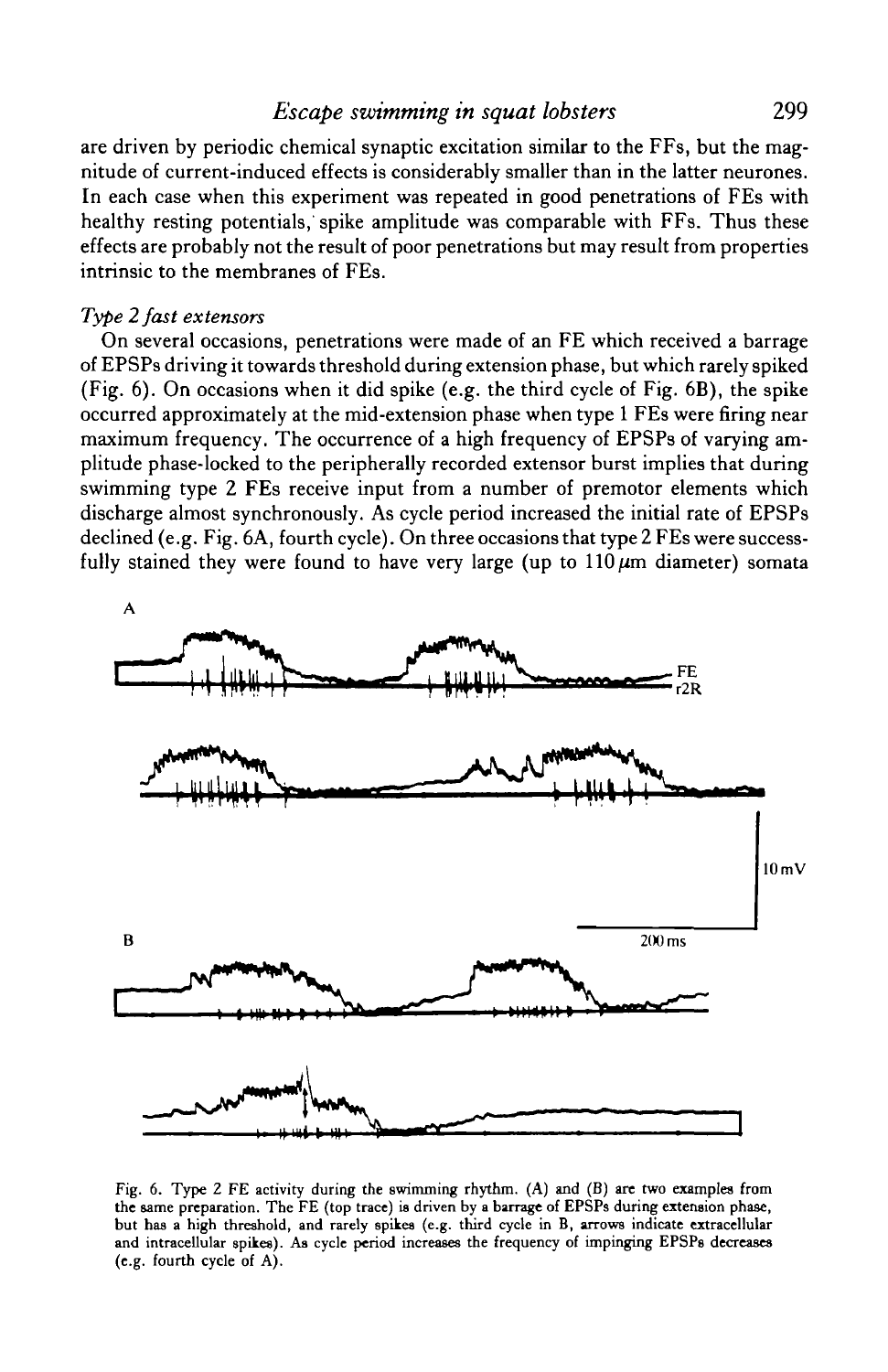

Fig. 7. The anatomy of type 1 (A) and type 2 (B) FEs revealed by staining with Lucifer Yellow after physiological identification during swimming activity. Both types of FE have extensive bilateral neuropilar branches and an axon which leaves the second root (r2) ipsilateral to the soma. The type 2 FE has a larger soma than the type 1 FE. Anterior is at the top.

(Fig. 7). By comparison, the diameters of type 1 FE somata were consistently smaller  $(50-70 \,\mu m)$ . Thus it appears that within the available pool of FEs, those with larger somata (type 2) have higher spike thresholds than those with smaller somata (type 1). The difficulties encountered in recording successfully from FEs have prevented a more quantitative analysis of FE spike thresholds.

### *Phasic inhibitor motor neurones*

### *Flexor inhibitor (FI)*

The phasic inhibitor of the flexor muscles (FI) is one of the largest of the phasic swim motor neurones. The dorsal position of its soma at the extreme lateral edge of the ganglion near the base of the first root greatly facilitates microelectrode penetration. A characteristic feature of FI activity during the swimming rhythm, in contrast to the FFs, was that it gave very few spikes per cycle (usually not more than one), and frequently failed to spike at all in the later cycles of a bout of swimming (Fig. 8). The sequence of events underlying spiking in FI is complex and difficult to interpret. However, FI started to depolarize towards the end of the flexor burst, but never reached threshold until after the flexor burst terminated. FI remained depolarized during the initial part of the extensor burst, but did not spike (at least in our restrained preparations) and then repolarized towards the end of extension, before the next flexor burst started. Thus the central drive to FI ensures that if it spikes at all, it does so shortly after flexion.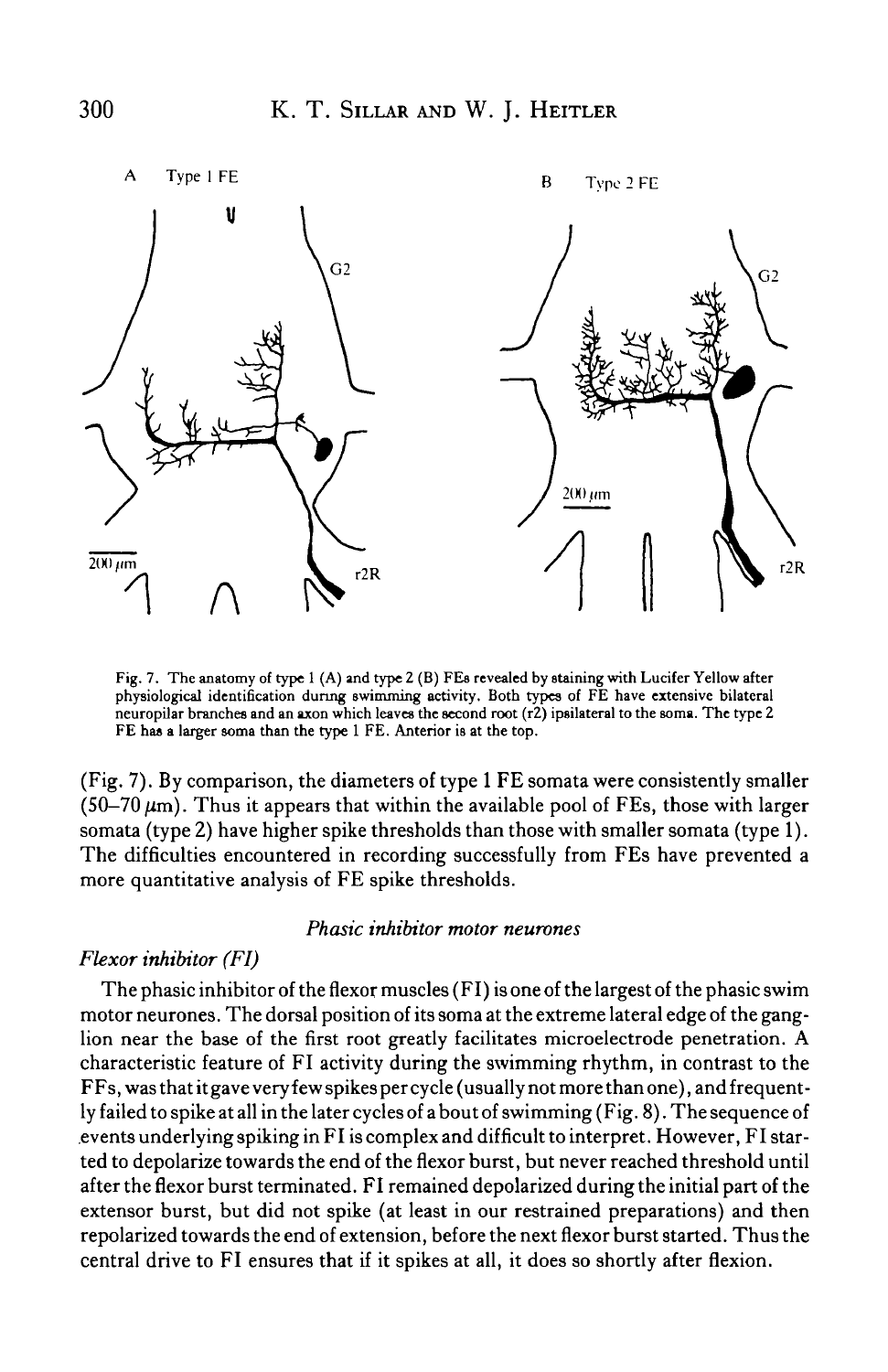

Fig. 8. Activity recorded in the flexor inhibitor FI (top trace) during the swimming rhythm. Extracellular recordings monitor the rhythm in r3R contralateral to FI axon (second trace), r2R (third trace) and r2L (fourth trace). (A) Three cycles of swimming evoked by tactile stimulation. (B) Two cycles of swimming evoked by high frequency stimulation of r2R. Artefacts caused by the stimulus train and switching are visible at the beginning of the record. Note the similarity between FI activity during stimulation and during the first cycle of swimming activity.

Simultaneous penetrations of ipsi- and contralateral FIs showed that many, although not all, of the synaptic potentials were common to both neurones, implying that during swimming at least some input to the two FIs comes from common presynaptic elements. Consistent with this is the observation that, like the other flexors, the dendritic domain of each FI is strongly bilateral. The contralateral



Fig. 9. Activity recorded in an FI (top trace) during a bout of swimming which began with flexion rather than extension. Extracellular recordings from r3R contralateral to the FI axon (second trace) and r2R (third trace) monitor the rhythm peripherally. Swimming was induced by electrical stimulation of r2R.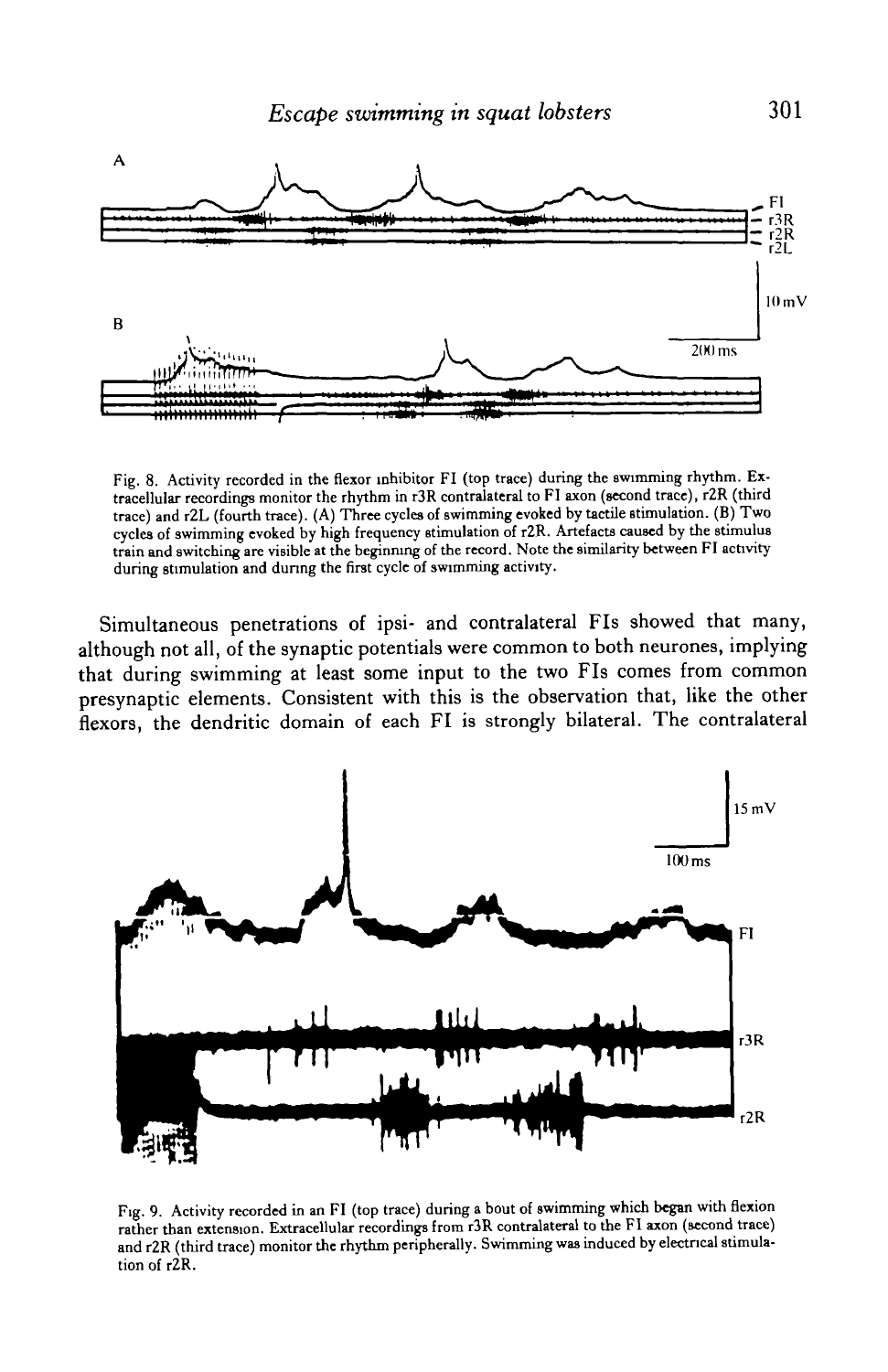processes of one FI occupy similar regions of neuropile to the ipsilateral processes of its contralateral homologue.

Sometimes the first flexion of a bout of swimming occurs without prior extension (see Sillar & Heitler, 19856). On one such occasion the initial FF burst was weak, but  $\overrightarrow{F}$ I received similar input to that observed during normal swimming activity (Fig. 9). This indicates that neither FF nor FI burst generation is dependent on prior FE activity. Furthermore, in this recording, the most powerful excitation of FI occurred in the first cycle when FF discharge was weak. This suggests that FI activity is not dependent on prior FF discharge either.

### *Extensor inhibitor (EI)*

The phasic inhibitor of the extensor muscles (El), like FI, has a large, laterally located soma, but stable recordings were difficult to obtain. El fired a maximum of two spikes in each cycle of swimming and displayed oscillations in membrane potential phase-locked with flexion which resembled the depolarizations seen in FFs (Fig. 10). Injection of current into the soma of El induced similar changes in oscillation amplitude to those seen in FFs. Dual intracellular recordings from El and an ipsilateral FF show that many inputs are common to the two neurones (Fig. 11). However the pattern of spiking of the two cell types was different. FFs usually produced a burst of spikes over the broad peak of their depolarization, whereas if El spiked at all, it did so only on the rising phase of its depolarizing input, and was rarely co-active with the flexors. Synaptic potentials, which may be inhibitory, were often visible later in the depolarization of El, and these may contribute to prevent its continued spiking. El may also simply adapt to the continued depolarization. Thus El was activated prior to flexor activity (although it received similar synaptic drive to the FFs), and after extensor activity.



Fig. 10. Activity of the extensor inhibitor EI (top trace) during the swimming rhythm, monitored extracellularly in r3R (second trace), r2R (third trace) and r2L ipsilateral to EI axon (fourth trace). (A) EI is driven by a large depolarization which occurs in phase with flexion and which resembles the depolarizations seen in FFs. EI spikes on the rising phase of this input, rather than at its peak. (B) The EI spikes are followed by a barrage of PSPs (arrow) which occur in phase with the flexor burst, and which may be inhibitory. Dots under fourth trace indicate extracellular spikes of EI. B is an expanded version of the second cycle of activity in A.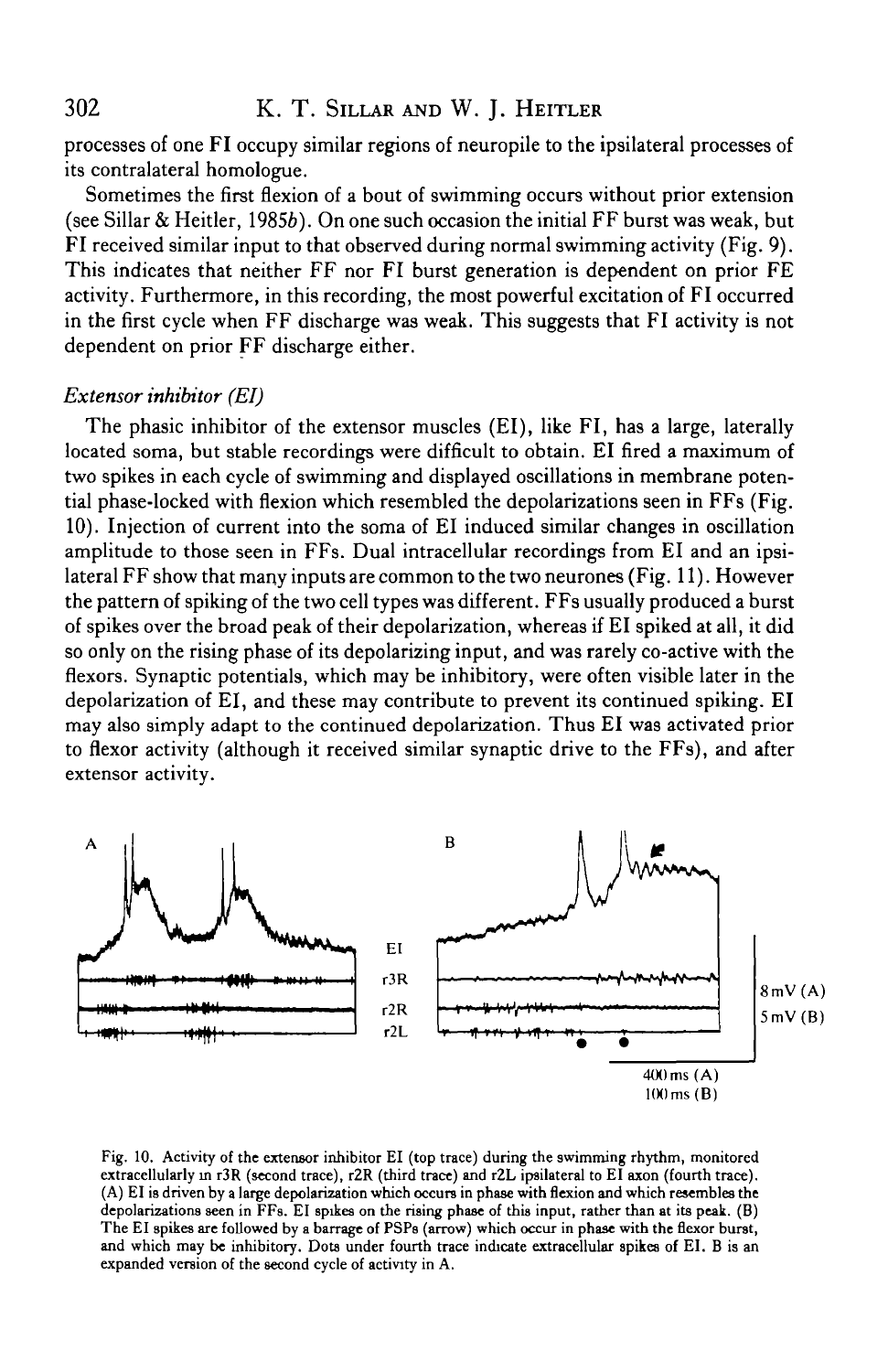

Fig. 11. Dual mtracellular recordings from an FPI FF (top trace) and El (second trace) during swimming activity monitored extracellularly in r3R (third trace) and r2R (fourth trace). The overall depolarizations exciting the neurones are similar, and several inputs appear to be common to the two cells.

#### DISCUSSION

#### *Mechanisms for burst production*

We have recorded from four classes of motor neurone in this study: fast flexor excitors (FFs), fast extensor excitors (FEs), the flexor inhibitor (FI) and the extensor inhibitor (El). Our identification of neurones is partly direct, and partly a result of clear anatomical homology of neurones in *Galathea* (Sillar & Heitler, 1985a) with those in abdominal ganglia of crayfish (Treistman & Remler, 1975; Wine & Hagiwara, 1977; Wine & Mistick, 1977) and lobster (Otsuka, Kravitz & Potter, 1967). There are at least three separate modes of activation underlying burst production in these motor neurones during swimming activity.

The FFs and El receive a similar, in-phase, large depolarizing input in which individual EPSPs are not clearly visible, but whose amplitude can be substantially altered by injected current. This latter observation suggests that the input is largely chemical in origin, and that it is electrotonically not too distant from the recording site. The relative scarcity of distinguishable EPSPs suggests that the input either derives from non-spiking interneurones, or from high frequency activity of spiking neurones, each of which produces only a small EPSP. The FFs spike throughout their excitatory input, but El only spikes once or twice in the early part of the cycle. This is probably due to a combination of intrinsic factors (low threshold, adaptation) and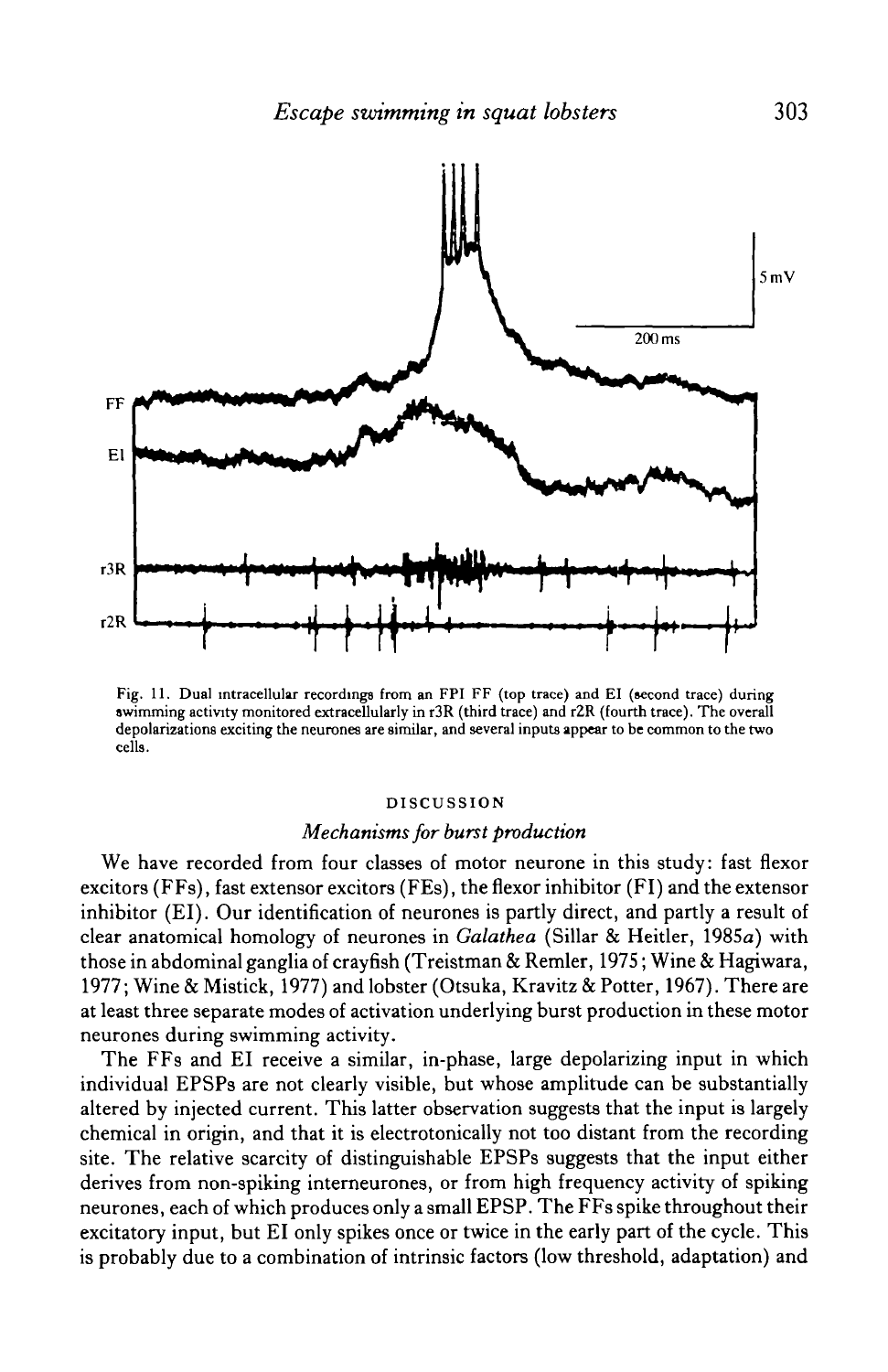superimposed inhibition which impinges on El later in the cycle. This inhibition may be synchronous with interburst inhibition in FEs. The result of this activation pattern is that El spiking is coupled to FF burst production, but always precedes it. This ensures that the extensor muscles are relaxed as the flexor muscles build up tension in the power stroke. The FFs, and possibly El, receive a brief period of inhibition both preceding and following FF depolarization.

In contrast to the FFs, the FEs receive excitatory input in which individual EPSPs can be distinguished, but which cannot be easily altered in amplitude by injected current. FE somata sizes range from 50 to  $110 \mu m$ , and those with the smaller somata fire many spikes per cycle (type 1), whereas those with the larger somata fire only a few spikes (type 2). In a number of crustacean motor systems soma diameter has been correlated with the extent of peripheral distribution (e.g. Wine & Hagiwara, 1977). If this also applies to the extensors of *Galathea* then the high threshold of the type 2 FEs may ensure that the neurones with the most powerful and widespread peripheral effects are only recruited during intense bouts of swimming when CPG amplitude is highest. The apparent absence of similar gradations in burst production within the FF motor pool may be a result of the functional difference between power and return stroke. FF bursts usually follow FE bursts at fairly short latency. However, FE bursts do not trigger FF bursts, since the latter can occur without preceding FE activity.

The third mode of activation is found in the flexor inhibitor (FI). Like El, this neurone has a large soma and only fires a few spikes per cycle. FI receives a complex synaptic input which is unlike that of any other motor neurone. The major excitatory input begins towards the end of the FF burst and usually overlaps with the start of the succeeding FE burst. FI burst termination is not dependent on the following FE burst, since a normally-terminated FI depolarization is often the last event in a bout of swimming cycles. The origins of the pattern of FI activation are not known. However, in crayfish, FFs are electrically coupled to FI (Wine & Mistick, 1977). If these connections are present in *Galathea* they could contribute significantly towards firing FI. The firing pattern of FI may be further modified in the intact animal by input from the abdominal muscle receptor organs, which excite FI in *Galathea via* monosynaptic synapses (Sillar, 1983) just as they do in crayfish (Wine, 1977).

### *Comparisons with other systems*

The demonstration of differing types of central drive to antagonistic pools of motor neurones in the swimming rhythm of *Galathea* contrasts with a number of other rhythmic motor systems in crustaceans. In the swimmeret and scaphognathite CPGs, for example, one set of motor neurones receives similar drive to its antagonists but in approximate antiphase (Heitler, 1981; Simmers & Bush, 1980) and the motor programme is essentially symmetrical. In each of these systems the rhythm can spontaneously switch so that the power stroke becomes the return stroke and *vice versa* (Heitler, 1981; Simmers & Bush, 19836). In *Galathea* flexion is invariably the power stroke of the swimming behaviour.

The excitation of FFs in *Galathea* closely resembles the oscillatory potentials seen in scaphognathite motor neurones (Simmers & Bush, 1983a). However the synaptic mechanisms underlying burst production in the two systems are completely different.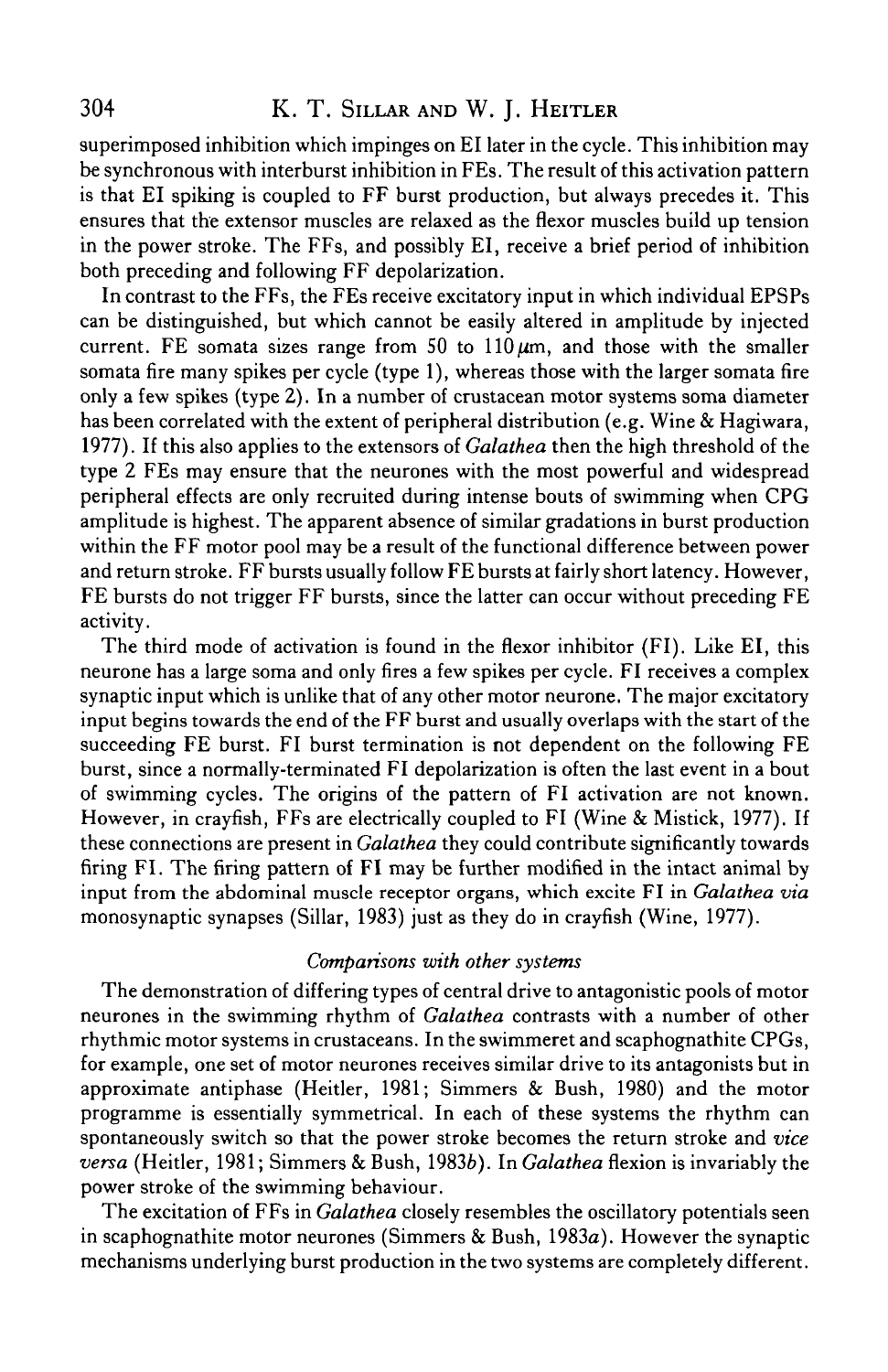## *Escape swimming in squat lobsters* 305

Antagonistic levator and depressor motor neurones of the scaphognathite derive their rhythmicity from periodic inhibitory chemical synaptic drive, since injecting increasing levels of hyperpolarizing current causes the rhythmic membrane potential oscillations to diminish and eventually reverse in sign (Simmers & Bush, 1980, 1983a). A similar situation occurs in some motor neurones of the pyloric CPG of the stomatogastric ganglion (Selverston & Miller, 1980). In *Galathea,* however, bursting is driven by a combination of excitatory and inhibitory inputs. In neither system does current injection reveal an endogenous bursting capability as in some pyloric motor neurones (Selverston, Russell, Miller & King, 1977).

In the scaphognathite system two classes of non-spiking premotor interneurone have been reported which depolarize in phase with either power stroke or return stroke motor neurone activity. These may be responsible for the smooth membrane potential oscillations seen in the motor neurones (Simmers & Bush, 1980). Although it is possible that FFs in *Galathea* are driven by local non-spiking interneurones, the CPG is located up to several centimetres away from the abdominal motor neurone pools. It seems more likely that the depolarizations seen in FFs result from summated spiking input from a large number of descending premotor elements. The sporadic occurrence of unitary PSPs in FFs may reflect interganglionic interactions of a smaller pool of spiking interneurones.

The swimming CPG in *Galathea* resembles that controlling uropod beating in the anomuran sand crab, *Emerita* (Paul, 1979), in that the two phases of the rhythm are driven by different mechanisms. This is perhaps not surprising since it is possible that these two patterns of behaviour share a common evolutionary origin. Although the uropods are segmental homologues of the swimmerets, their behaviour during beating has evolved from abdominal tailflipping in the related sand crab, *Blepharipoda* (Paul, 1981a, *b).* It has been suggested that both types of behaviour derive from macruran tailflipping, and therefore it is likely that they are also related to swimming in *Galathea.* However, there are significant differences between the uropod CPG and that described here. Although direct observations of central drive are not yet available for the two sand crabs, it has been suggested that the uropod CPG drives only power stroke directly, with return stroke being activated on release from inhibition (Paul, 1979). A second difference is that in the deafferented uropod preparation, return stroke follows power stroke with fixed latency and the duration of power stroke is virtually independent of frequency.

We wish to thank Sue Maskell who typed this paper. This work was supported by an SERC studentship to KTS and in part by an SERC grant to WJH.

#### REFERENCES

HEITLER, W. J. (1981). Neural mechanisms of central pattern generation in the crayfish swimmeret system. In *Newvbwlogy of Invertebrates, Advances in Physiological Science,* Vol. 23, (ed. J. Salanki), pp. 369-383. Oxford: Pergamon Press.

KENNEDY, D. & DAVIS, W. J. (1977). The organization of invertebrate motor systems. In *Handbook of Physiology,* Vol. 12, *Neumphysiology,* (ed. E. R. Kandel), pp. 1023-1087. Bethesda, Md: American Physiological Society.

MITTENTHAL, J. E. & WINE, J. J. (1978). Segmental homology and variation in flexor motorneurons of the crayfish abdomen. *J. comp. Neurol.* 177, 311-334.